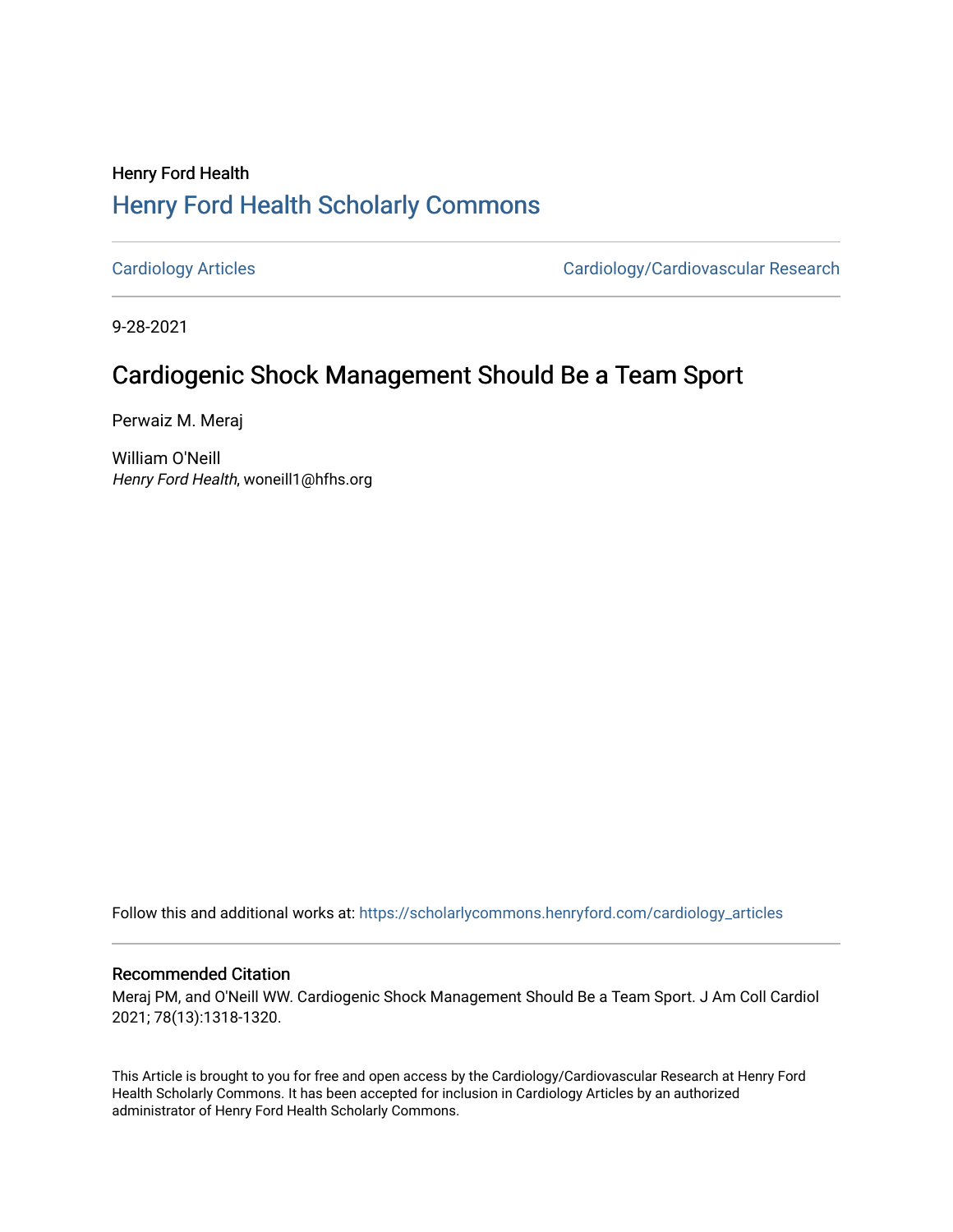# Cardiogenic Shock Management Should Be a Team Spor[t\\*](#page-1-0)



Perw[a](#page-1-1)iz M. Meraj, MD,<sup>a</sup> William W. O'Neill, MD<sup>[b](#page-1-2)</sup>

 $\mathsf I$  he advent of percutaneous mechanical reperfusion therapy of acute myocardial infarction (AMI) in the 1980s ([1](#page-2-0)) instilled the organization of medical care to be a series of sequential trade off of responsibilities from emergency department (ED) physician to catheterization laboratory interventional cardiologist to cardiac intensive care unit (CICU) attending. This same mechanism was incorporated into management of cardiogenic shock (CS). The ED physician identified shock, initiated vasopressor therapy, and transferred the patient to the catheterization laboratory where the interventional cardiologist treated the culprit vessel(s) and often inserted an intra-aortic balloon pump. The patient was transferred to the CICU and patients either survived or did not. For the last 30 years, the management was the same and the results, a 50% mortality rate, have been the same ([2-4](#page-2-1)). The advent of mechanical circulatory support (MCS) devices, such as veno-arterial extracorporeal membrane oxygenator, Impella (Abiomed), Tandem Heart (LivaNova), and combinations of these MCS devices, has provided hope that survival may be improved with more effective support. To optimally use these devices, the process of care must evolve. No individual physician has the experience and background to perform complex PCI, large bore access, vascular cut downs, antegrade sheath limb perfusion, surgical ventricular assist device placement, and rapid determination of whether

and when escalation of care up to and including emergency cardiac transplant is possible and indicated. For this reason, creation of shock teams consisting of ED physicians, interventional cardiologists, cardiac ventricular assist device transplant surgeons, advanced heart failure cardiologists, cardiac intensivists, and palliative care specialists have been organized in many centers to optimize cardiogenic shock care [\(5-8\)](#page-2-2).

#### SEE PAGE 1309

In this issue of the Journal, Papolos et al ([9](#page-2-3)) discuss the management and outcomes of CS as it relates to CICU care with or without shock teams from the multicenter Critical Care Cardiology Trials Network. The authors are to be lauded for their focus on shock teams and postdevice CICU care [\(10](#page-2-4)), because these 2 areas are of such importance to further survival of patients in CS. From 2017 to 2019, over a 2-month period, the authors demonstrate that among the 1,242 CS admissions, 44% were at shock team centers, whereas 42% of sites had shock teams. Centers with shock teams were more likely to use invasive hemodynamics, pulmonary artery catheters (PACs), and advanced forms of MCS; however, overall, fewer patients received device therapy, mostly driven by decreased use of the intra-aortic balloon pump. Patient acuity was defined by the SOFA (Sequential Organ Failure Assessment) score, and all invasive hemodynamics were recorded. Centers where venoarterial extracorporeal membrane oxygenator is managed in the cardiothoracic ICU were not followed, which may lead to further confounding of the results, although both groups had similar numbers of such patients. Both AMI-CS and non–AMI-CS patients demonstrated improved mortality in CICU with shock teams compared with centers without shock teams. Inverse probability weighting was used to reduce confounders inherent in any observational analysis.

#### ISSN 0735-1097/\$36.00 <https://doi.org/10.1016/j.jacc.2021.07.041>

Downloaded for Anonymous User (n/a) at Henry Ford Hospital / Henry Ford Health System (CS North America) from ClinicalKey.com by Elsevier on October 18, 2021. For personal use only. No other uses without permission. Copyright ©2021. Elsevier Inc. All rights reserved.

<span id="page-1-0"></span><sup>\*</sup>Editorials published in the Journal of the American College of Cardiology reflect the views of the authors and do not necessarily represent the views of JACC or the American College of Cardiology.

<span id="page-1-2"></span><span id="page-1-1"></span>From the <sup>a</sup>Department of Cardiology, Northwell Health, Manhasset, New York, USA; and the <sup>b</sup>Department of Cardiology, Henry Ford Health System, Detroit, Michigan, USA.

The authors attest they are in compliance with human studies committees and animal welfare regulations of the authors' institutions and Food and Drug Administration guidelines, including patient consent where appropriate. For more information, visit the [Author Center.](https://www.jacc.org/author-center)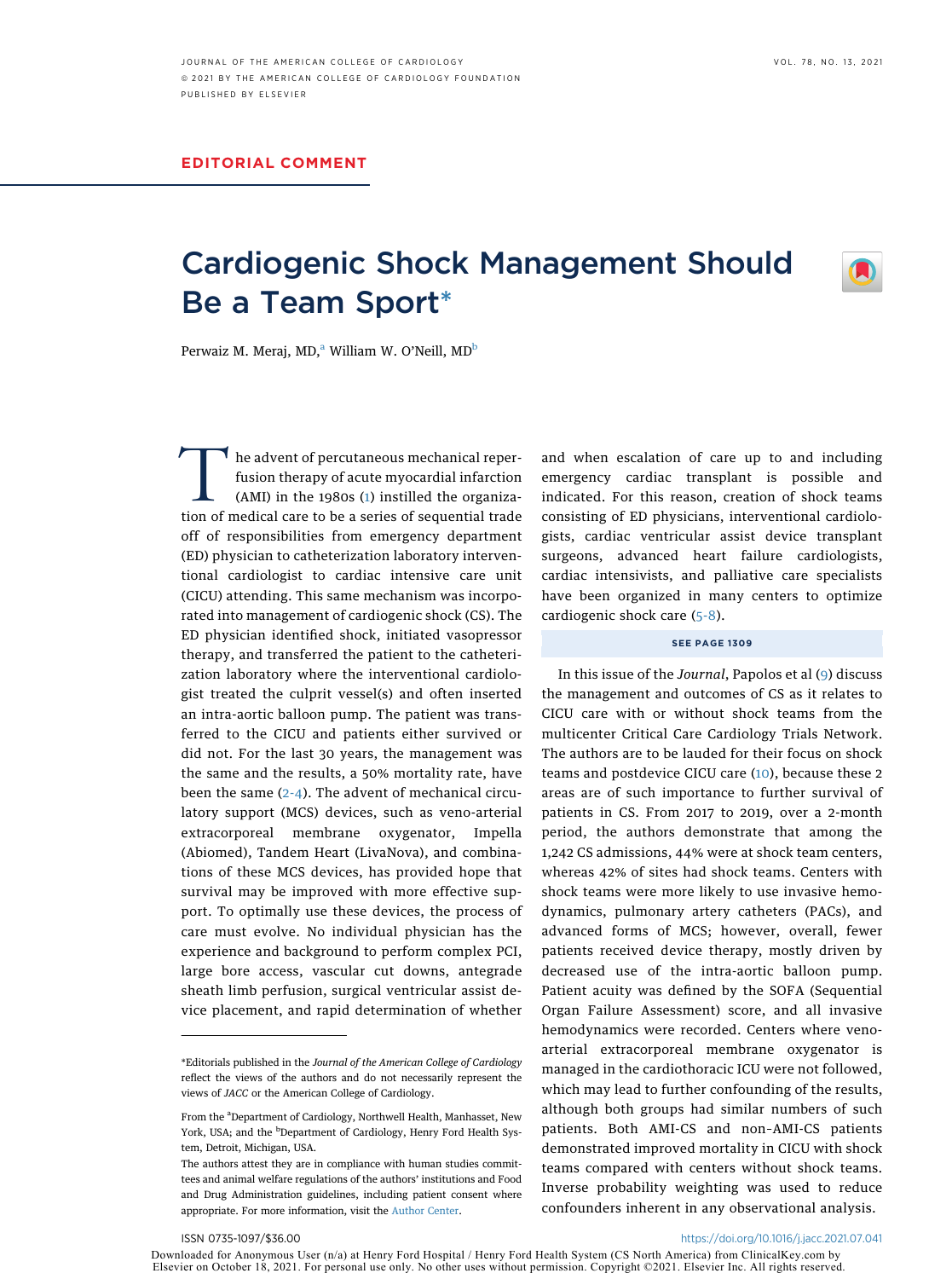Papolos et al [\(9](#page-2-3)) expanded on the previously reported evidence, which demonstrated improved survival from years 1 to 2 after the development of the shock team  $(8,11)$  $(8,11)$  $(8,11)$  $(8,11)$  $(8,11)$ , by demonstrating the 28% lower adjusted odds of CICU mortality among CS patients in centers with shock teams. PAC utilization was significantly higher among centers with shock teams (60% vs 49%) and was placed much earlier in the patient's course (0.3 days vs 0.66 days). The combination of increased PAC use and more advanced MCS use appears to lead to the lower CICU mortality in both AMI and non-AMI CS. Although this is observational data, it supports the prior evidence to date where presence of a shock team can rapidly identify and treat patients in CS, prevent the multisystem organ failure that contributes to worse mortality, and decrease the need for renal replacement therapy and prolonged ventilation [\(7](#page-2-7),[8\)](#page-2-5), and increased use of PAC leads to improved experience in interpreting, developing a treatment algorithm, and escalating care based on the data obtained [\(12](#page-2-8),[13](#page-2-9)).

An area not addressed in this paper is both escalation of care based on the invasive hemodynamics in the CICU and the protocols to prevent acute vascular/ limb complications (ALI) that can arise from the use of MCS, especially in this population of patients. Performing routine peripheral angiography before cannula selection and early recognition of those at risk of developing ALI can play a key role in decreasing such events in these patients. Furthermore, keeping a low threshold for using percutaneous downstream perfusion cannula in high-risk patients can help reducing events of distal ischemia; however, close monitoring of limb ischemia in the CICU is of utmost importance ([14](#page-2-10),[15\)](#page-3-0). Many procedural techniques and novel CICU models exist to mitigate the risk of ALI in CS patients with MCS  $(16,17)$  $(16,17)$  $(16,17)$  $(16,17)$ . Finally, escalation of care and support is vital to the continued success of any shock team and center [\(18\)](#page-3-3).

Although many critics will continue to discuss the lack of randomized controlled trials in the field of CS, this paper supports the process previously outlined of a multidisciplinary team-based approach improving survival. Establishing shock teams and CICUs that are based in centers dedicated to CS is the path to improved survival. Post-MCS care is of the utmost importance to escalate appropriately if patients are not improving and avoid ALI, which are typically fatal in these extremely ill patients. The continued support for shock teams is vital to the improvement in care models and survival while the randomized data on MCS use in CS continues to be developed.

#### FUNDING SUPPORT AND AUTHOR DISCLOSURES

Dr Meraj has received research and grant funding from Abiomed Inc, Medtronic Inc, CSI, and Boston Scientific. Dr O'Neill has received consulting/speaker honoraria from Abiomed Inc, Boston Scientific, and Abbott Laboratories.

ADDRESS FOR CORRESPONDENCE: Dr Perwaiz M. Meraj, Department of Cardiology, Northwell Health, 300 Community Drive, Manhasset, New York 11030, USA. E-mail: [PMeraj@northwell.edu.](mailto:PMeraj@northwell.edu) Twitter: [@PerwaizMeraj](https://twitter.com/PerwaizMeraj), [@BillONeillMD.](https://twitter.com/BillONeillMD)

#### **REFERENCES**

<span id="page-2-0"></span>1. Hartzler GO, Rutherford BD, McConahay DR, et al. Percutaneous transluminal coronary angioplasty with and without thrombolytic therapy for treatment of acute myocardial infarction. Am Heart J. 1983;106(5 Pt 1):965–973. [https://doi.](https://doi.org/10.1016/0002-8703(83)90639-7) [org/10.1016/0002-8703\(83\)90639-7](https://doi.org/10.1016/0002-8703(83)90639-7)

<span id="page-2-1"></span>2. Masoudi FA, Ponirakis A, de Lemos JA, et al. Trends in U.S. Cardiovascular Care: 2016 report from 4 ACC National Cardiovascular Data Registries. J Am Coll Cardiol. 2017;69(11):1427–1450. <https://doi.org/10.1016/j.jacc.2016.12.005>

3. Miller L. Cardiogenic shock in acute myocardial infarction: the era of mechanical support. J Am Coll Cardiol. 2016;67(16):1881–1884. [https://doi.](https://doi.org/10.1016/j.jacc.2015.12.074) [org/10.1016/j.jacc.2015.12.074](https://doi.org/10.1016/j.jacc.2015.12.074)

4. Truesdell AG, Tehrani B, Singh R, et al. 'Combat' approach to cardiogenic shock. Intery Cardiol. 2018;13(2):81–86. [https://doi.org/10.15420/icr.](https://doi.org/10.15420/icr.2017:35:3) [2017:35:3](https://doi.org/10.15420/icr.2017:35:3)

<span id="page-2-2"></span>5. Tehrani B, Truesdell A, Singh R, Murphy C, Saulino P. Implementation of a cardiogenic shock team and clinical outcomes (INOVA-SHOCK Registry): observational and retrospective study. JMIR Res Protoc. 2018;7(6):e160. [https://doi.org/10.](https://doi.org/10.2196/resprot.9761) [2196/resprot.9761](https://doi.org/10.2196/resprot.9761)

6. Tehrani BN, Rosner CM, Batchelor WB. Evolving paradigms in cardiogenic shock care. Aging (Albany NY). 2019;11(13):4303–4304. [https://doi.](https://doi.org/10.18632/aging.102075) [org/10.18632/aging.102075](https://doi.org/10.18632/aging.102075)

<span id="page-2-7"></span>7. Tehrani BN, Truesdell AG, Sherwood MW, et al. Standardized team-based care for cardiogenic shock. J Am Coll Cardiol. 2019;73(13):1659–1669. <https://doi.org/10.1016/j.jacc.2018.12.084>

<span id="page-2-5"></span>8. Basir MB, Kapur NK, Patel K, et al. Improved outcomes associated with the use of shock protocols: updates from the national cardiogenic shock initiative. Catheter Cardiovasc Interv. 2019;93(7):1173–1183. [https://doi.org/10.1002/](https://doi.org/10.1002/ccd.28307) [ccd.28307](https://doi.org/10.1002/ccd.28307)

<span id="page-2-3"></span>9. [Papolos AI, Kenigsberg BB, Berg DD, et al.](http://refhub.elsevier.com/S0735-1097(21)05778-8/sref9) [Management and outcomes of cardiogenic shock](http://refhub.elsevier.com/S0735-1097(21)05778-8/sref9) [in cardiac ICUs with versus without shock teams.](http://refhub.elsevier.com/S0735-1097(21)05778-8/sref9) [J Am Coll Cardiol](http://refhub.elsevier.com/S0735-1097(21)05778-8/sref9). 2021;78:1309–1317.

<span id="page-2-4"></span>10. Na SJ, Park TK, Lee GY, et al. Impact of a cardiac intensivist on mortality in patients with cardiogenic shock. Int J Cardiol. 2017;244:220– 225. <https://doi.org/10.1016/j.ijcard.2017.06.082>

<span id="page-2-6"></span>11. Tehrani BN, Truesdell AG, Psotka MA, et al. A standardized and comprehensive approach to the management of cardiogenic shock. J Am Coll Cardiol HF. 2020;8(11):879–891. [https://doi.org/](https://doi.org/10.1016/j.jchf.2020.09.005) [10.1016/j.jchf.2020.09.005](https://doi.org/10.1016/j.jchf.2020.09.005)

<span id="page-2-8"></span>12. Garan AR, Kanwar M, Thayer KL, et al. Complete hemodynamic profiling with pulmonary artery catheters in cardiogenic shock is associated with lower in-hospital mortality. J Am Coll Cardiol HF. 2020;8(11):903–913. [https://doi.org/10.1016/](https://doi.org/10.1016/j.jchf.2020.08.012) [j.jchf.2020.08.012](https://doi.org/10.1016/j.jchf.2020.08.012)

<span id="page-2-9"></span>13. O'Neill WW, Grines C, Schreiber T, et al. Analysis of outcomes for 15,259 US patients with acute myocardial infarction cardiogenic shock (AMICS) supported with the Impella device. Am Heart J. 2018;202:33–38. [https://doi.org/10.1016/j.ahj.](https://doi.org/10.1016/j.ahj.2018.03.024) [2018.03.024](https://doi.org/10.1016/j.ahj.2018.03.024)

<span id="page-2-10"></span>14. Thiele H, Lauer B, Hambrecht R, Boudriot E, Cohen HA, Schuler G. Reversal of cardiogenic shock by percutaneous left atrial-to-femoral arterial bypass assistance. Circulation.